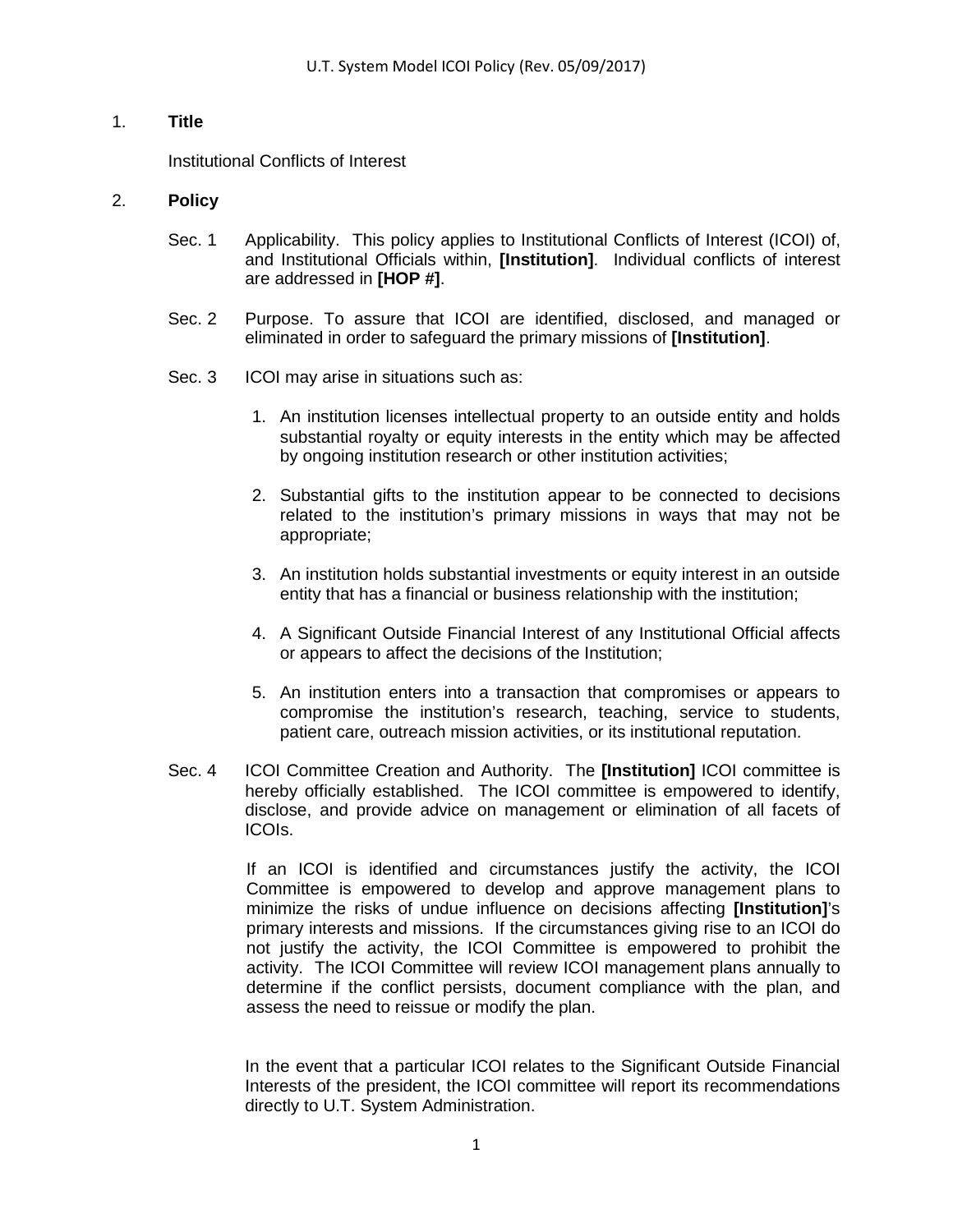The ICOI committee may always refer potential ICOIs directly to U.T. System Administration in any other circumstance deemed prudent by the committee.

The **[Institution Department]** will support the functions of the ICOI committee.

- Sec. 5 ICOI Committee Composition. The ICOI committee will have seven voting members, selected by the president or his/her designee. Three of the seven voting members must be faculty, chosen by the president from a larger list of eligible faculty members created by the faculty senate. The list must contain at least twice the number of faculty members as the final number to be selected by the president. One voting member of the committee should have no institution affiliation.
- Sec. 6 Identification of ICOIs.

### Institutional Officials

ICOI that arise out of the individual conflicts of interest of Institutional Officials will be identified and managed in accordance with the process described in UTS 180 and **[Institution HOP X.XX]**. If upon review by the ICOI Committee, the ICOI Committee finds that an individual conflict of interest management plan does not sufficiently address issues unique to ICOI, the ICOI Committee is empowered to impose additional restrictions to fully address ICOI.

#### Institutional

ICOI may be identified through review of **[Institution]**'s financial interests and relationships, including licensing revenues, other ownership interests, gifts, grants, or donations. While the review of **[Institution]**'s financial interests will be ongoing, employees of **[Institution]** may refer any matter suspected to involve an institutional conflict of interest to the ICOI Committee for review.

Sec. 7 **[Institution]** will provide for the anonymous reporting of potential ICOIs to the ICOI Committee

## **3. Definitions**

Executive Officer- Includes, but is not limited to, the president, all individuals who report directly to a president (other than administrative support positions), and any employee who exercises broad and significant discretion over key institution or System functions.

Institutional Conflicts of Interest (ICOI) – Any Significant Outside Financial Interest of the Institution or an Institutional Official that reasonably poses a risk of significant and direct influence on decisions involving the institution's primary interests or missions (*e.g.*, research, teaching, service to students, clinical care, and/or administration of these missions).

Institutional Official –each executive officer of **[Institution]**.